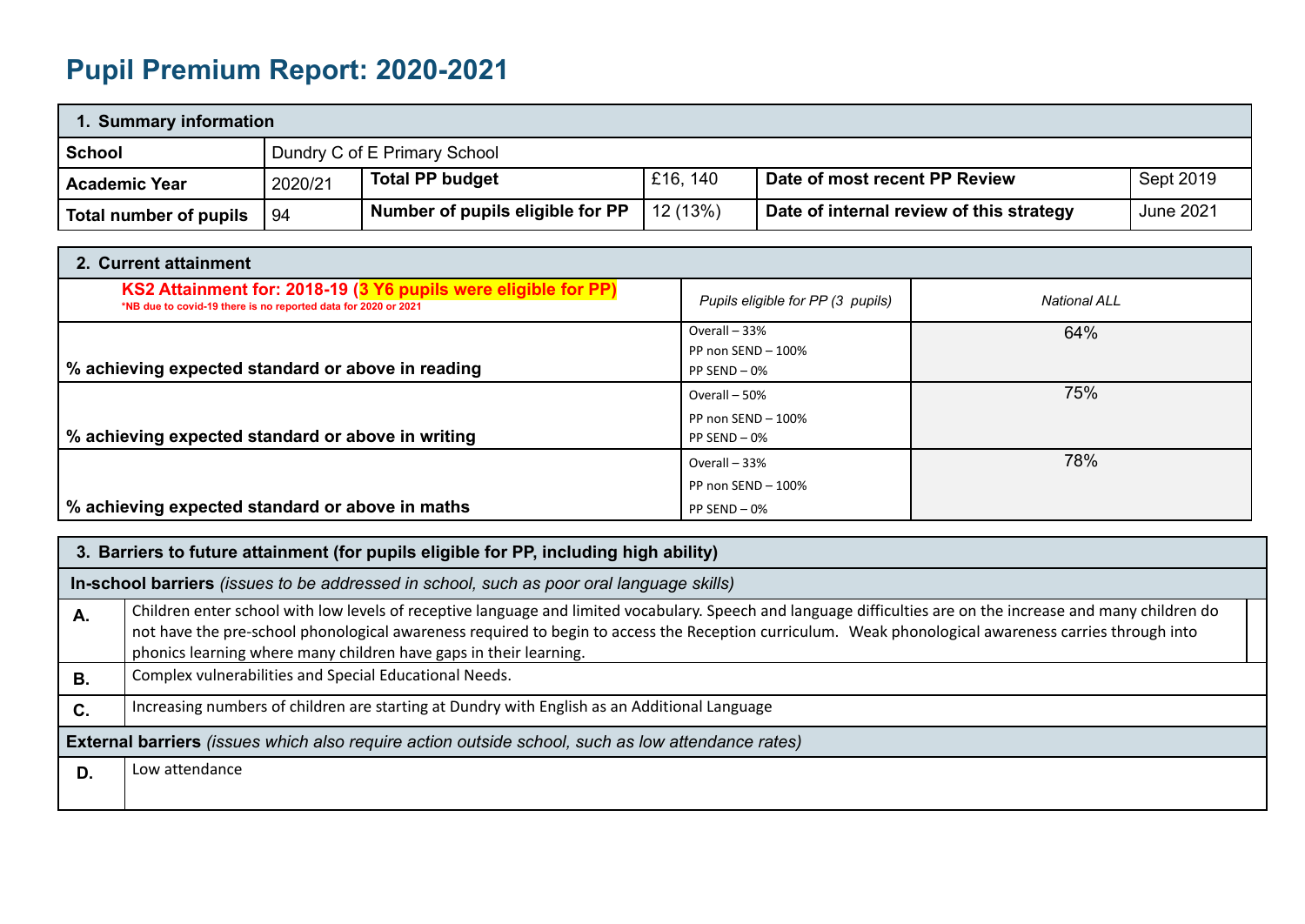| <b>4. Desired outcomes</b> |                                                                                                                                                                                                                                                                      |                                                                                                                                                                                                                                                                                                                                                                   |  |  |  |  |  |
|----------------------------|----------------------------------------------------------------------------------------------------------------------------------------------------------------------------------------------------------------------------------------------------------------------|-------------------------------------------------------------------------------------------------------------------------------------------------------------------------------------------------------------------------------------------------------------------------------------------------------------------------------------------------------------------|--|--|--|--|--|
|                            | Desired outcomes and how they will be measured                                                                                                                                                                                                                       | Success criteria                                                                                                                                                                                                                                                                                                                                                  |  |  |  |  |  |
| Α.                         | Children make expected or better progress so that their attainment is in line with children from similar starting<br>points                                                                                                                                          | Children make measurable and quantifiable progress in reading,<br>writing and maths across the year<br>Those children in a specific intervention make measurable and<br>quantifiable progress in their intervention (over fixed time<br>period)<br>PP+SEN children make demonstrable progress in all areas of<br>the curriculum relevant to their starting points |  |  |  |  |  |
| <b>B.</b>                  | Attainment in the Early Years and the Phonics Screening Test is close to or better than national levels                                                                                                                                                              | The gap between PP children and non PP children is<br>diminished as a result of accelerated progress<br>PP + EAL children achieve well, especially in early reading,<br>speaking and listening and phonics                                                                                                                                                        |  |  |  |  |  |
| C.                         | PP pupils are in school every day and on time ready to learn                                                                                                                                                                                                         | PP attendance is at least 96% and if persistently absent or<br>attainment is failing there is evidence of improvement                                                                                                                                                                                                                                             |  |  |  |  |  |
| D.                         | Pupil Premium children feel excited about learning and are keen to complete homework and strong home school<br>relationships are embedded. Children talk with enthusiasm about their future. Pupils develop a resilient and<br>determined attitude towards learning. | When surveyed in pupil questionnaires PP pupils enjoy school<br>and are excited about their learning.<br>PP pupils have high rates in completing homework (over 90%<br>complete)<br>PP pupils have good participation rates in extracurricular<br>activities.<br>There are no significant Behaviour issues                                                        |  |  |  |  |  |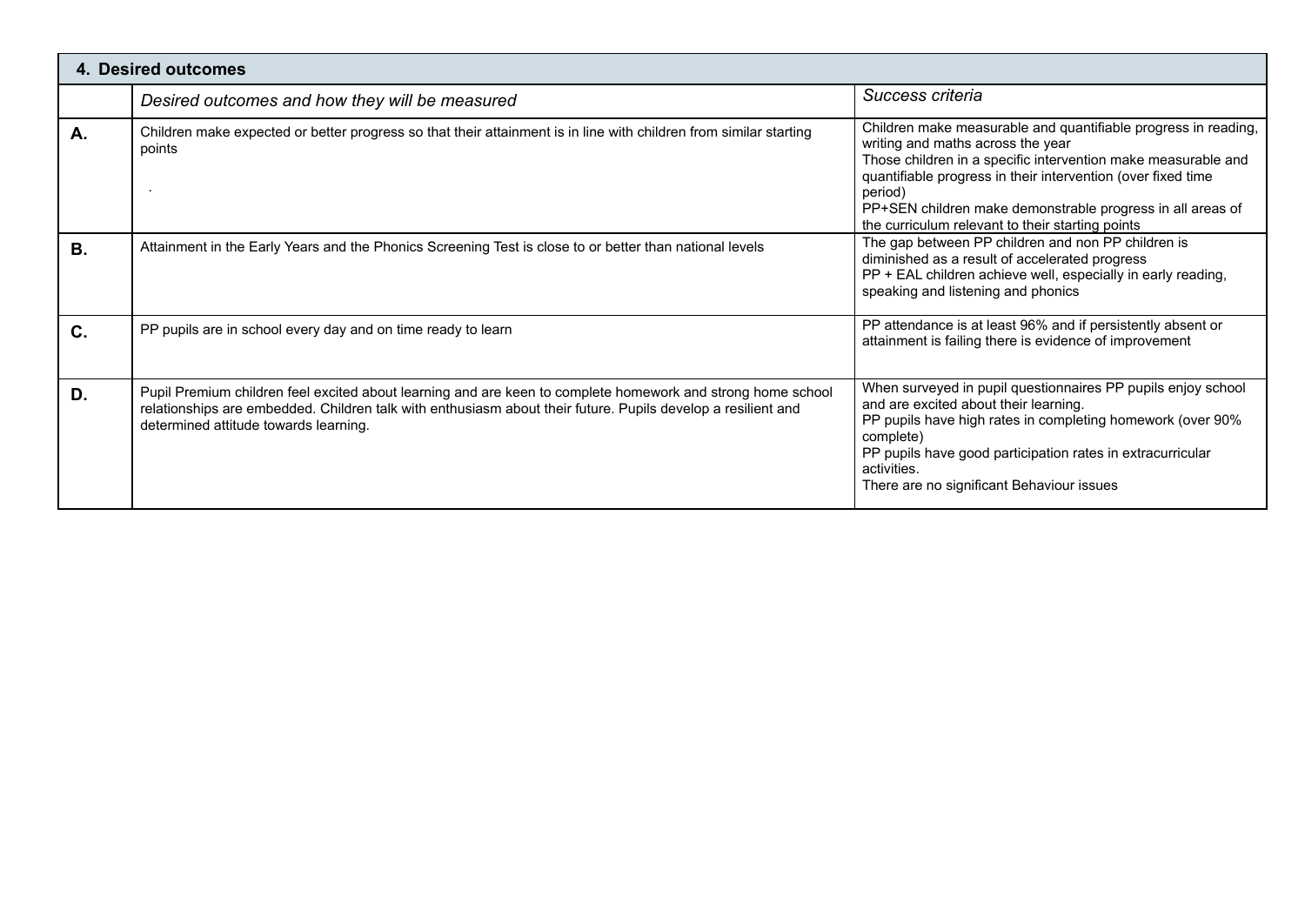| 1. Planned expenditure                                                                                                                     |                                                                                                                                                                                                                                                                                                                                                                                                                                                                                                                                                                                                                                                                                                                                                                                   |                                                                                                                                                                                                                                                                                                                                                                                                                                                                                                                                                                                                                                                                                                                                                                        |                                                                                                                        |                    |                                            |  |  |  |  |
|--------------------------------------------------------------------------------------------------------------------------------------------|-----------------------------------------------------------------------------------------------------------------------------------------------------------------------------------------------------------------------------------------------------------------------------------------------------------------------------------------------------------------------------------------------------------------------------------------------------------------------------------------------------------------------------------------------------------------------------------------------------------------------------------------------------------------------------------------------------------------------------------------------------------------------------------|------------------------------------------------------------------------------------------------------------------------------------------------------------------------------------------------------------------------------------------------------------------------------------------------------------------------------------------------------------------------------------------------------------------------------------------------------------------------------------------------------------------------------------------------------------------------------------------------------------------------------------------------------------------------------------------------------------------------------------------------------------------------|------------------------------------------------------------------------------------------------------------------------|--------------------|--------------------------------------------|--|--|--|--|
| Academic year                                                                                                                              | 2020-2021                                                                                                                                                                                                                                                                                                                                                                                                                                                                                                                                                                                                                                                                                                                                                                         |                                                                                                                                                                                                                                                                                                                                                                                                                                                                                                                                                                                                                                                                                                                                                                        |                                                                                                                        |                    |                                            |  |  |  |  |
|                                                                                                                                            | The headings below enable schools to demonstrate how they are using the pupil premium to improve classroom pedagogy, provide targeted support and<br>support whole school strategies.                                                                                                                                                                                                                                                                                                                                                                                                                                                                                                                                                                                             |                                                                                                                                                                                                                                                                                                                                                                                                                                                                                                                                                                                                                                                                                                                                                                        |                                                                                                                        |                    |                                            |  |  |  |  |
| <b>Quality of teaching for all</b>                                                                                                         |                                                                                                                                                                                                                                                                                                                                                                                                                                                                                                                                                                                                                                                                                                                                                                                   |                                                                                                                                                                                                                                                                                                                                                                                                                                                                                                                                                                                                                                                                                                                                                                        |                                                                                                                        |                    |                                            |  |  |  |  |
| <b>Desired outcome</b>                                                                                                                     | Chosen action /<br>approach                                                                                                                                                                                                                                                                                                                                                                                                                                                                                                                                                                                                                                                                                                                                                       | What is the evidence and rationale<br>for this choice?                                                                                                                                                                                                                                                                                                                                                                                                                                                                                                                                                                                                                                                                                                                 | How will you ensure it is<br>implemented well?                                                                         | <b>Staff lead</b>  | When will you<br>review<br>implementation? |  |  |  |  |
| A. Children make<br>expected or better<br>progress so that their<br>attainment is in line with<br>children from similar<br>starting points | <b>Detailed Provision</b><br><b>Mapping to identify PP</b><br>pupils and provision<br><b>Pupil Progress Meetings</b><br>where PP pupils are<br>discussed in detail and<br>identified early for possible<br><i>intervention</i><br>Focus on PP pupils on<br><b>Evaluation Days and Deep</b><br>Dives as appropriate<br><b>Quality first teaching is vital</b><br>for all children, and<br>especially PP pupils, to<br>make good progress and<br>so all teachers are<br>supported in their practice.<br>This is through<br>school to school<br>moderation<br>high quality<br>$\bullet$<br>planning and<br>assessment for<br>learning<br>CPD to improve<br>subject<br>knowledge<br>Networking in the<br><b>MSNP</b> trust<br><b>Boolean TRG</b><br><b>Teaching School</b><br>reading | In a school where there are very few PP pupils,<br>it is essential that teachers identify them in their<br>planning and that their progress is tracked<br>carefully. Often these pupils are taught in groups<br>with other pupils who are not PP and so we<br>need to be mindful that in identifying them we<br>are clear in our aim to meet their individual<br>needs.<br>The 6 components of great teaching (Coe et al)<br>list teacher subject knowledge and high quality<br>instruction as having a strong impact on pupil<br>progress and classroom climate and classroom<br>management as having a moderate impact on<br>progress. Therefore we ensure regular<br>professional discussion and staff development to<br>help ensure all teaching is at least good. | Termly data tracking by groups of<br>vulnerable pupils<br>Termly lesson visits and book looks<br>Termly planning looks | SW & RN<br>SW & RN | T2, T4, T6<br>Termly                       |  |  |  |  |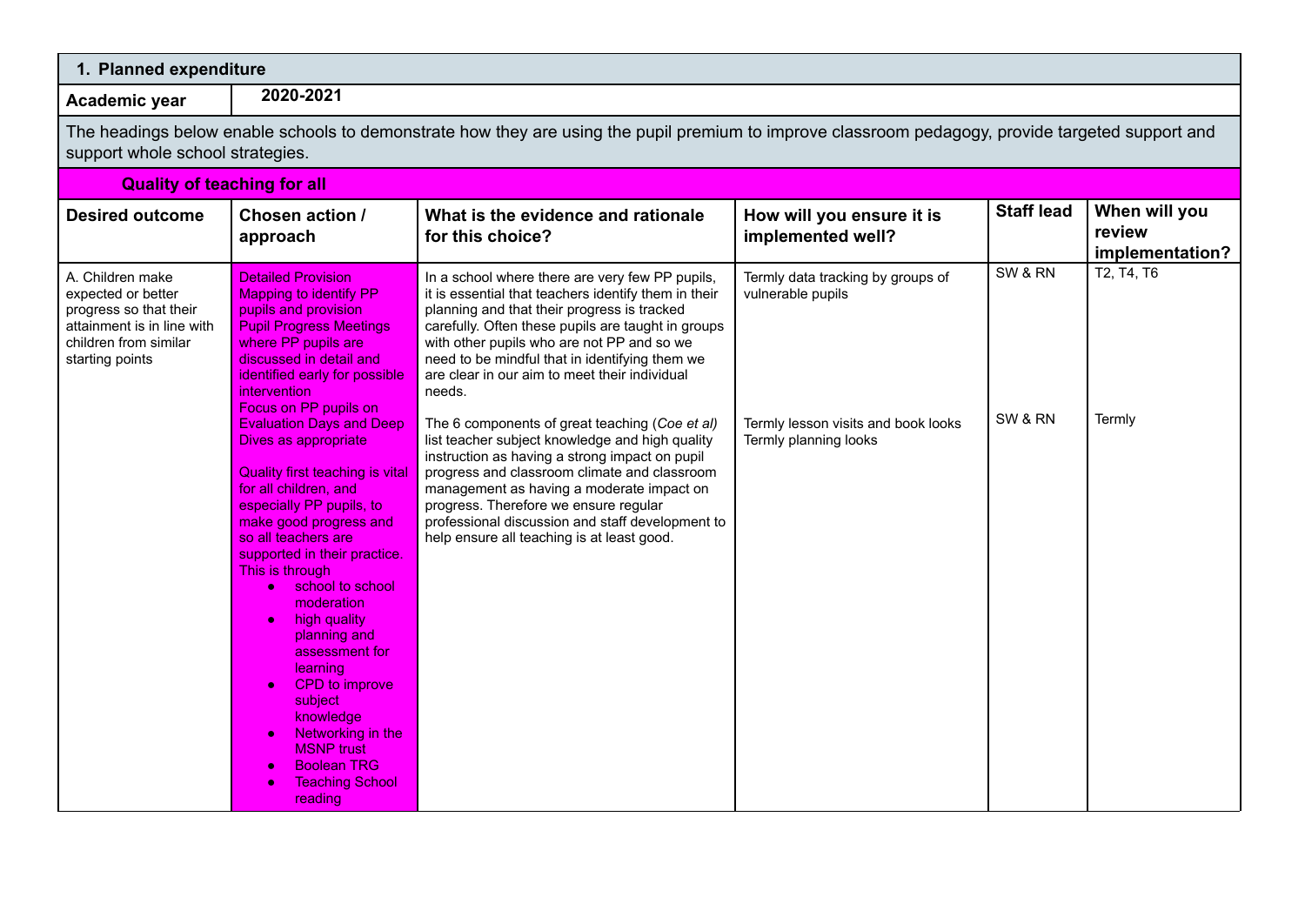|                                                                                                                               | Excellence<br>programme<br>The School SIP for 20/21<br>details the key actions we<br>are focussing on to<br>improve QFT.                                                                                                                                                                                                                                                                                                                                                                                                                                                   |                                                                                                                                                                                                                                                                                                                                                                                                                                                                                                                                                                                                                                                                                                                                                                                                                                           |                                                                                                   |                                 |            |
|-------------------------------------------------------------------------------------------------------------------------------|----------------------------------------------------------------------------------------------------------------------------------------------------------------------------------------------------------------------------------------------------------------------------------------------------------------------------------------------------------------------------------------------------------------------------------------------------------------------------------------------------------------------------------------------------------------------------|-------------------------------------------------------------------------------------------------------------------------------------------------------------------------------------------------------------------------------------------------------------------------------------------------------------------------------------------------------------------------------------------------------------------------------------------------------------------------------------------------------------------------------------------------------------------------------------------------------------------------------------------------------------------------------------------------------------------------------------------------------------------------------------------------------------------------------------------|---------------------------------------------------------------------------------------------------|---------------------------------|------------|
| B. Attainment in the<br>Early Years and the<br><b>Phonics Screening Test</b><br>is close to or better than<br>national levels | <b>Quality first teaching of</b><br>early English skills through<br>renewed, research-based<br>approaches to teaching<br>Write Stuff for<br><b>Writing</b><br><b>Fantastic</b><br><b>Foundations for</b><br>EY speaking and<br>listening<br>Whole school<br>systematic<br>approach to<br>phonics<br>Effective feedback and use<br>of quality AfL, including low<br>stakes recall strategies and<br>a revised Feedback and<br><b>Marking Policy</b><br><b>Engagement with the</b><br><b>Teaching School's Expert</b><br><b>Reading Leader's course</b><br>will support this | Write stuff is a method of teaching that allows<br>children time to master skills and understand<br>and then apply these before moving on. Sutton<br>Trust research tells us that "on average, mastery<br>learning approaches are effective, leading to an<br>additional five months' progress over the course<br>of a school year compared to traditional<br>approaches" and that "lower attaining pupils may<br>gain more from this strategy than high attaining<br>students, by as much as one or two months'<br>progress, so mastery learning appears to be a<br>promising strategy for narrowing the gap."<br>We will continue to focus on different ways to<br>offer effective feedback, both written and verbal<br>as research shows that effective feedback can<br>have up to 8 months positive impact, especially<br>in writing. | Termly data tracking by groups of<br>vulnerable pupils<br>Subject leader monitoring<br>Book looks | SW & RN<br>SC, NW<br><b>SLT</b> | T2, T4, T6 |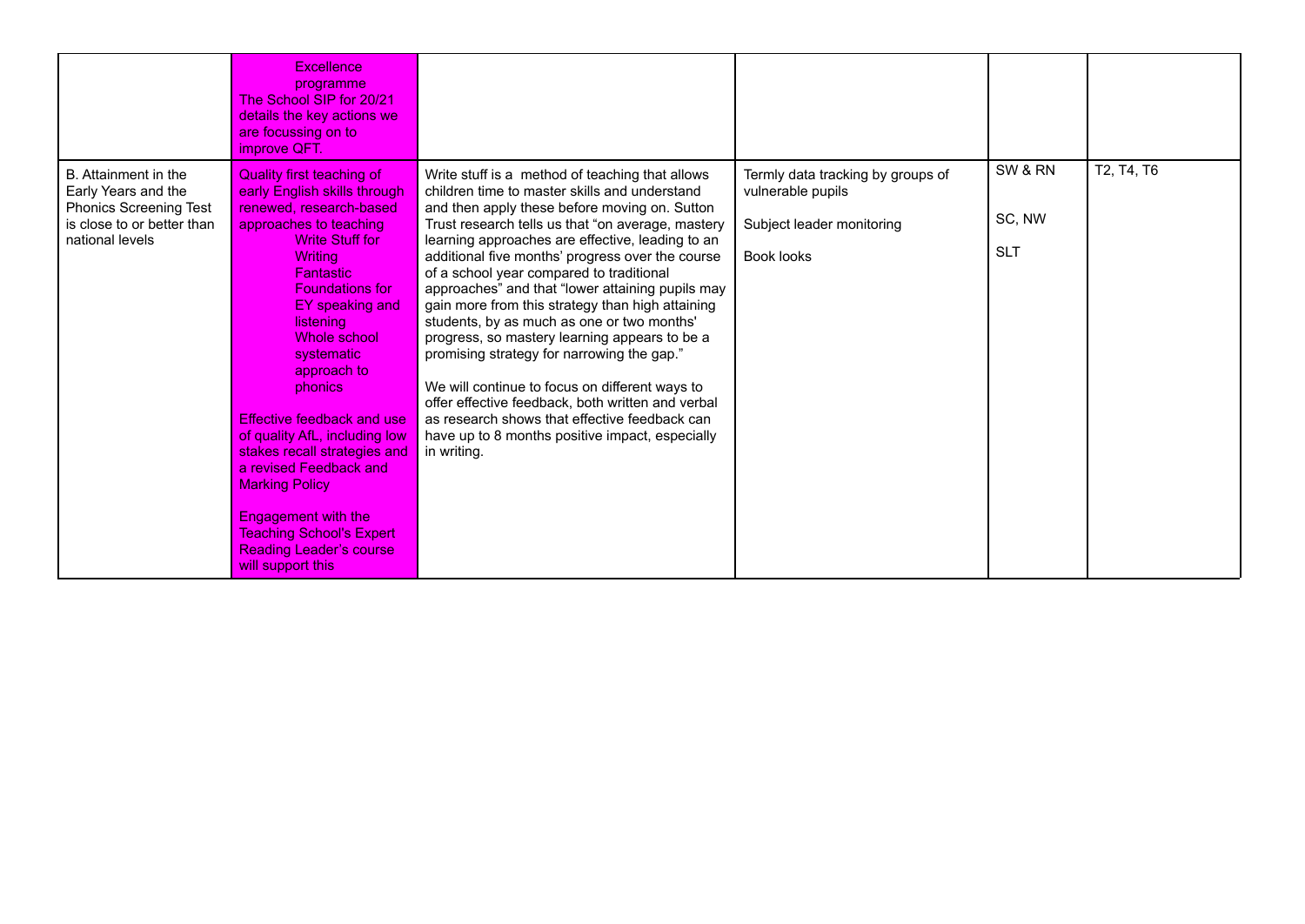| C. PP pupils are in<br>school every day and on<br>time ready to learn                                                                                                                                                                                                                                 | <b>Tracking of attendance by</b><br>group<br><b>Newsletters to highlight</b><br>whole school and class<br>attendance<br><b>Engagement with EWO</b><br>through MSNP<br><b>Support with accessing</b><br><b>Breakfast Club</b>                                                                                                                | Research indicates that attendance improves<br>when schools have a clear policy and<br>procedures which allow for quick intervention<br>with families.<br>In 'Supporting the attainment of disadvantaged<br>pupils; Articulating success and good practice'<br>the authors discuss the importance of robust<br>attendance data tracking and monitoring<br>systems in schools, to address attendance<br>issues. This allows patterns of absence to be<br>scrutinised and then targeted interventions to be<br>put in place. It also allows schools to monitor<br>the effectiveness of any interventions they are<br>putting in place to improve attendance and<br>readjust as necessary. This is far more effective<br>than general approaches to improving<br>attendance.<br>The evidence indicates that, on average, pupils<br>make two additional months' progress per year<br>from extended school time and in particular<br>through the targeted use of before and after<br>school programmes. | Tracking every month and letters sent<br>home as recommended | SW & AMM | T2, T4, T6 |
|-------------------------------------------------------------------------------------------------------------------------------------------------------------------------------------------------------------------------------------------------------------------------------------------------------|---------------------------------------------------------------------------------------------------------------------------------------------------------------------------------------------------------------------------------------------------------------------------------------------------------------------------------------------|----------------------------------------------------------------------------------------------------------------------------------------------------------------------------------------------------------------------------------------------------------------------------------------------------------------------------------------------------------------------------------------------------------------------------------------------------------------------------------------------------------------------------------------------------------------------------------------------------------------------------------------------------------------------------------------------------------------------------------------------------------------------------------------------------------------------------------------------------------------------------------------------------------------------------------------------------------------------------------------------------|--------------------------------------------------------------|----------|------------|
| D. Pupil Premium<br>children feel excited<br>about learning and are<br>keen to complete<br>homework and strong<br>home school<br>relationships are<br>embedded. Children talk<br>with enthusiasm about<br>their future. Pupils<br>develop a resilient and<br>determined attitude<br>towards learning. | Jigsaw - a whole school<br>approach to teaching<br><b>PSHE</b> (personal, social<br>and health education)<br><b>Additional PSHE</b><br>workshops focused on<br>e-safety, NSPCC, bullying,<br>class charters etc<br>throughout the year<br><b>Pupil Premium Champion</b><br>time - opportunities for 1:1<br>mentoring throughout the<br>vear | Jigsaw is a whole school approach to teaching<br>children about their social and emotional needs<br>alongside personal and health issues.<br>Sutton Trust tells us that 'On average, Social<br>and Emotional Learning interventions have an<br>identifiable and valuable impact on attitudes to<br>learning and social relationships in school. They<br>also have an average overall impact of four<br>months' additional progress on attainment.<br>Sutton Trust goes on to say that this approach<br>works best when embedded in whole school<br>practice, such as Jigsaw, and also that it has<br>found to be particularly beneficial for<br>disadvantaged or low attaining pupils.<br>Research shows that 'in general, mentoring aims<br>to build confidence, develop resilience and<br>character, or raise aspirations, rather than to<br>develop specific academic skills or knowledge'.<br>It has not been shown to impact significant; y on<br>academic attainment, however when used      | Pupil conferencing by PSHE leads<br>and PP leads             | SW       | T2, T4, T6 |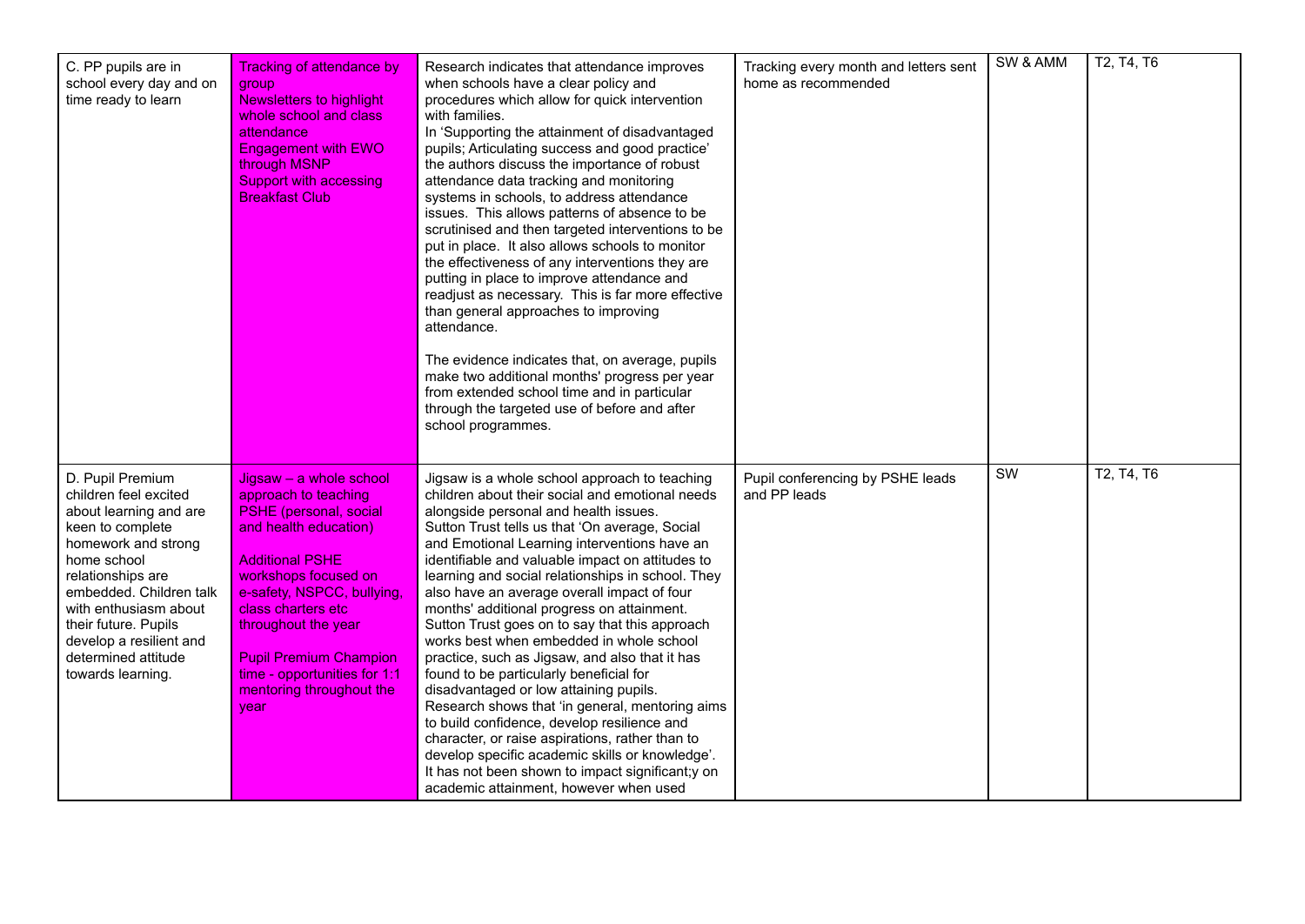|                                                                                                                                            |                                                                                                                                                                                                                                                                                                                                                                                                                                                                                                                                                                                                                                                                                                                         | help build resilience towards learning.                                                                                                                                                                                                                                                       | alongside our other approaches we believe it will                                                                                                                                                                                                                                                                                                                                                                                                                                                                                                                                                                                                                                                                                                                                                                                                                                                                                                                                                                                                                                                             |                                                                                                                                                                                                                                      |                            |                                                |  |  |  |
|--------------------------------------------------------------------------------------------------------------------------------------------|-------------------------------------------------------------------------------------------------------------------------------------------------------------------------------------------------------------------------------------------------------------------------------------------------------------------------------------------------------------------------------------------------------------------------------------------------------------------------------------------------------------------------------------------------------------------------------------------------------------------------------------------------------------------------------------------------------------------------|-----------------------------------------------------------------------------------------------------------------------------------------------------------------------------------------------------------------------------------------------------------------------------------------------|---------------------------------------------------------------------------------------------------------------------------------------------------------------------------------------------------------------------------------------------------------------------------------------------------------------------------------------------------------------------------------------------------------------------------------------------------------------------------------------------------------------------------------------------------------------------------------------------------------------------------------------------------------------------------------------------------------------------------------------------------------------------------------------------------------------------------------------------------------------------------------------------------------------------------------------------------------------------------------------------------------------------------------------------------------------------------------------------------------------|--------------------------------------------------------------------------------------------------------------------------------------------------------------------------------------------------------------------------------------|----------------------------|------------------------------------------------|--|--|--|
|                                                                                                                                            | from £7900<br>Quality of teaching for all cost:<br>£400 new phonics resources<br>£7500 Teaching Assistant time in classes to support QFT                                                                                                                                                                                                                                                                                                                                                                                                                                                                                                                                                                                |                                                                                                                                                                                                                                                                                               |                                                                                                                                                                                                                                                                                                                                                                                                                                                                                                                                                                                                                                                                                                                                                                                                                                                                                                                                                                                                                                                                                                               |                                                                                                                                                                                                                                      |                            |                                                |  |  |  |
| <b>Targeted support</b>                                                                                                                    |                                                                                                                                                                                                                                                                                                                                                                                                                                                                                                                                                                                                                                                                                                                         |                                                                                                                                                                                                                                                                                               |                                                                                                                                                                                                                                                                                                                                                                                                                                                                                                                                                                                                                                                                                                                                                                                                                                                                                                                                                                                                                                                                                                               |                                                                                                                                                                                                                                      |                            |                                                |  |  |  |
| <b>Desired</b><br>outcome                                                                                                                  | <b>Chosen action/approach</b>                                                                                                                                                                                                                                                                                                                                                                                                                                                                                                                                                                                                                                                                                           | Cost                                                                                                                                                                                                                                                                                          | What is the evidence and<br>rationale for this choice?                                                                                                                                                                                                                                                                                                                                                                                                                                                                                                                                                                                                                                                                                                                                                                                                                                                                                                                                                                                                                                                        | How will you ensure<br>it is implemented<br>well?                                                                                                                                                                                    | <b>Staff lead</b>          | When will<br>you review<br>implement<br>ation? |  |  |  |
| A. Children make<br>expected or better<br>progress so that their<br>attainment is in line<br>with children from<br>similar starting points | Targeted interventions:<br><b>Precision Teaching</b><br>1:1 extra reading with class<br>teacher 3xweekly<br>Phonics catch-up/keep-up<br>groups with well-qualified<br>individual<br>PP pupils receive daily<br>feedback in lessons<br>Regular pupil conferencing<br>Whole class provision maps<br>that detail all catch-up,<br>keep-up, pre-teaching and<br>post-teaching for any child in<br>danger of not reaching their<br>potential target<br><b>Talk Boost</b><br>Close monitoring of<br>interventions to ensure<br>pupils are accelerating.<br>In addition, any PP pupil who is also<br>in SEN register will receive targeted<br>SEN interventions and teachers are<br>supported to write class provision<br>maps | <b>Targeted</b><br>interventions<br>cost £13 per<br>hour when<br>delivered by a<br><b>Teaching</b><br>Assistant, On<br>average<br>children<br>receive an<br>hour a week.<br>per<br>intervention,<br>delivered as 3<br>x 20 minute<br>slots.<br><b>Allocated cost</b><br>for 2020-21:<br>£4900 | Sutton Trust reports that ""On average,<br>reading comprehension approaches<br>improve learning by an additional five<br>months' progress over the course of a<br>school year. These approaches appear<br>to be particularly effective for older<br>readers (aged 8 or above) who are not<br>making expected progress."<br>1:1 programmes "can be effective, on<br>average accelerating learning by<br>approximately five additional months'<br>progress."<br>For younger children we use<br>interventions that are phonics based<br>because "phonics approaches have<br>been consistently found to be effective<br>in supporting younger readers to<br>master the basics of reading, with an<br>average impact of an additional four<br>months' progress. Research suggests<br>that phonics is particularly beneficial for<br>younger learners (4-7 year olds) as<br>they begin to read. Teaching phonics is<br>more effective on average than other<br>approaches to early reading (such as<br>whole language or alphabetic<br>approaches). We embed our<br>interventions in our quality first<br>teaching. | Termly intervention tracking<br>sheets.<br>Pupils assessed on entry<br>and exit and progress is<br>carefully monitored.<br>Where an intervention is<br>not having a positive impact<br>it is reviewed at pupil<br>progress meetings. | <b>SENCOS</b><br><b>RN</b> | T1, 2, 3, 4, 5,<br>6                           |  |  |  |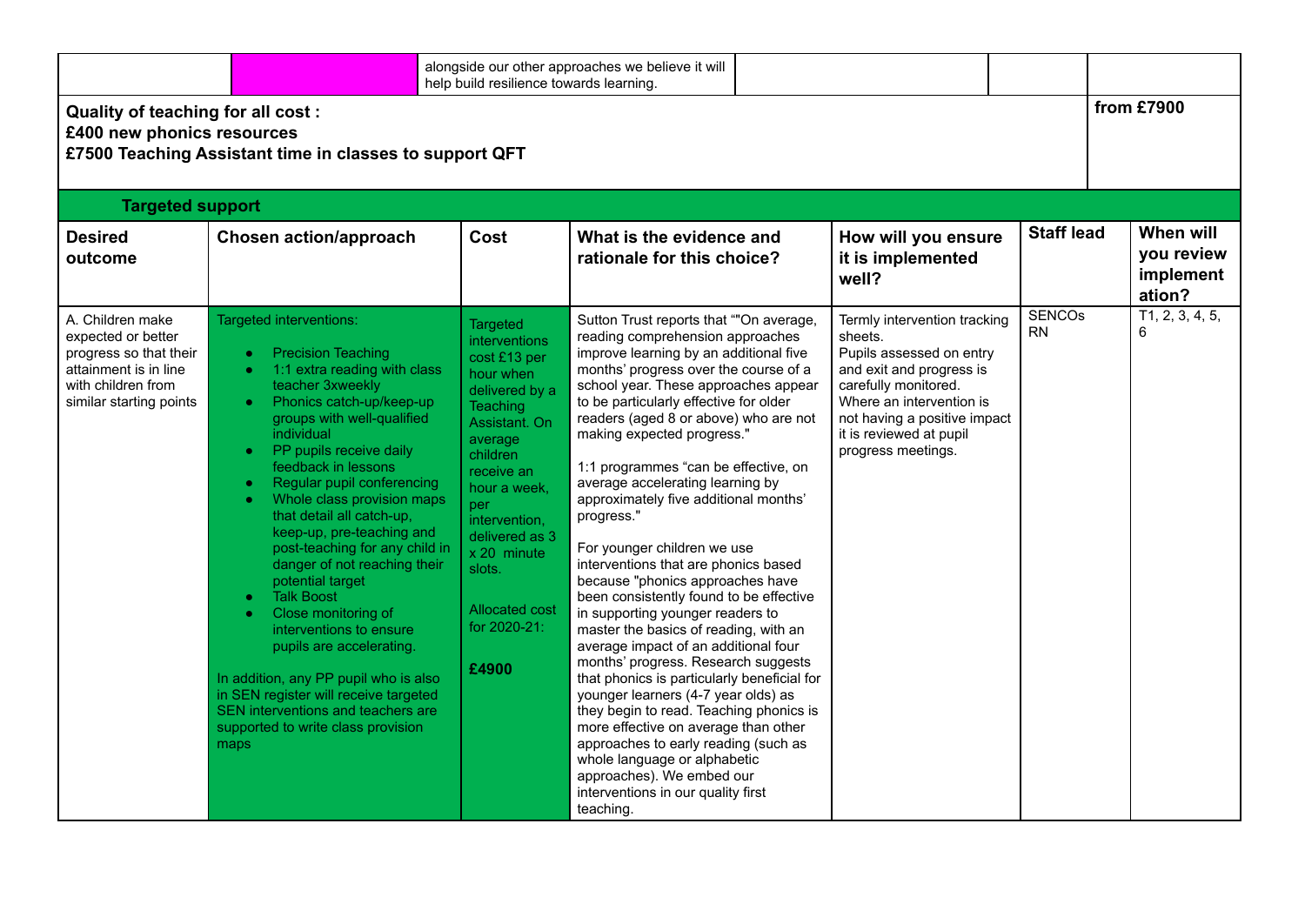| B. Attainment in the<br>Early Years and the<br><b>Phonics Screening</b><br>Test is close to or<br>better than national<br>levels |                                                                                                                                                                                               |                                                                                                                                           |                                                                                                                                                                                                                                                                                                                                                                                                                                                             |                                                                 |        |            |
|----------------------------------------------------------------------------------------------------------------------------------|-----------------------------------------------------------------------------------------------------------------------------------------------------------------------------------------------|-------------------------------------------------------------------------------------------------------------------------------------------|-------------------------------------------------------------------------------------------------------------------------------------------------------------------------------------------------------------------------------------------------------------------------------------------------------------------------------------------------------------------------------------------------------------------------------------------------------------|-----------------------------------------------------------------|--------|------------|
| C. PP pupils are in<br>school every day and<br>on time ready to<br>learn                                                         | Termly letters and follow up meetings<br>with the EWO to all who hit trigger<br>points<br>Specific tracking of PP, PP+EAL &<br>PP+SEN as groups<br>Breakfast Club part funded as<br>necessary | <b>EWO</b><br>meetings and<br>time spent<br>tracking and<br>supporting<br>families (6 x<br>£50)<br>Allocated cost<br>for 2020-21:<br>£300 | "Sending brief letters to parents comparing<br>the attendance of their children to their<br>peers, in order to correct their own<br>attendance bias, has a positive impact."<br>Intervening through influential third parties: Reducing student absences at so<br>via parents, Rogers & Feller, 2<br>We believe that a personal approach<br>will lead to the most effective<br>improvements and therefore individual<br>letters and meetings are our chosen | Tracking every month and<br>letters sent home as<br>recommended | RN +SC | T2, T4, T6 |
|                                                                                                                                  |                                                                                                                                                                                               |                                                                                                                                           | strategy.                                                                                                                                                                                                                                                                                                                                                                                                                                                   |                                                                 |        |            |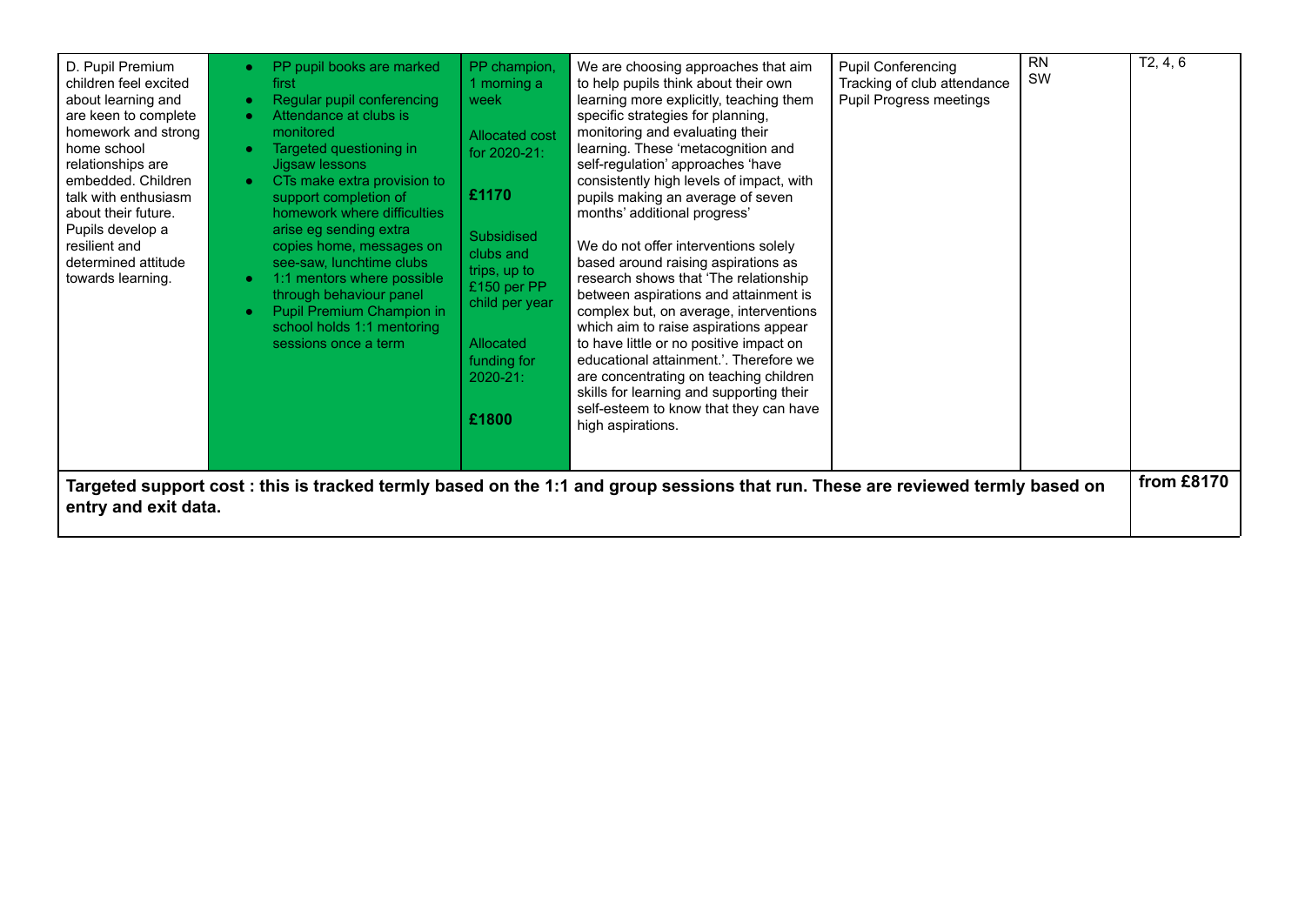| <b>Review of expenditure</b>                                                                                                            |                                                                                                                                                                                                                                                                                                                                                                                                                                                                                                                                                                                                                                                                                                                                                                                                                                                                                                    |  |                                                                                                             |                                                |                                                                                                                                                     |                                                     |                                               |                                                                                                                                                                                                                                                                                                                                                                                                                      |  |                                                                                                                                                                                                                                                                                                                                                                                                                                                                                                                                                                                                   |
|-----------------------------------------------------------------------------------------------------------------------------------------|----------------------------------------------------------------------------------------------------------------------------------------------------------------------------------------------------------------------------------------------------------------------------------------------------------------------------------------------------------------------------------------------------------------------------------------------------------------------------------------------------------------------------------------------------------------------------------------------------------------------------------------------------------------------------------------------------------------------------------------------------------------------------------------------------------------------------------------------------------------------------------------------------|--|-------------------------------------------------------------------------------------------------------------|------------------------------------------------|-----------------------------------------------------------------------------------------------------------------------------------------------------|-----------------------------------------------------|-----------------------------------------------|----------------------------------------------------------------------------------------------------------------------------------------------------------------------------------------------------------------------------------------------------------------------------------------------------------------------------------------------------------------------------------------------------------------------|--|---------------------------------------------------------------------------------------------------------------------------------------------------------------------------------------------------------------------------------------------------------------------------------------------------------------------------------------------------------------------------------------------------------------------------------------------------------------------------------------------------------------------------------------------------------------------------------------------------|
| <b>Academic Year</b>                                                                                                                    |                                                                                                                                                                                                                                                                                                                                                                                                                                                                                                                                                                                                                                                                                                                                                                                                                                                                                                    |  | 2020/21                                                                                                     |                                                |                                                                                                                                                     |                                                     |                                               |                                                                                                                                                                                                                                                                                                                                                                                                                      |  |                                                                                                                                                                                                                                                                                                                                                                                                                                                                                                                                                                                                   |
| <b>Quality of teaching for all</b>                                                                                                      |                                                                                                                                                                                                                                                                                                                                                                                                                                                                                                                                                                                                                                                                                                                                                                                                                                                                                                    |  |                                                                                                             |                                                |                                                                                                                                                     |                                                     |                                               |                                                                                                                                                                                                                                                                                                                                                                                                                      |  |                                                                                                                                                                                                                                                                                                                                                                                                                                                                                                                                                                                                   |
| <b>Desired outcome</b><br><b>Chosen</b><br>action/approach                                                                              |                                                                                                                                                                                                                                                                                                                                                                                                                                                                                                                                                                                                                                                                                                                                                                                                                                                                                                    |  | Impact: Did you meet the success criteria? Include impact on<br>pupils not eligible for PP, if appropriate. |                                                |                                                                                                                                                     |                                                     |                                               |                                                                                                                                                                                                                                                                                                                                                                                                                      |  | <b>Lessons learned</b><br>(and whether you will continue<br>with this approach)                                                                                                                                                                                                                                                                                                                                                                                                                                                                                                                   |
| Children make<br>expected or better<br>progress so that their<br>attainment is in line<br>with children from<br>similar starting points | <b>Detailed Provision Mapping to identify</b><br>PP pupils and provision<br><b>Pupil Progress Meetings where PP</b><br>pupils are discussed in detail and<br>identified early for possible<br>intervention<br><b>Focus on PP pupils on Evaluation</b><br>Days and Deep Dives as appropriate<br>Quality first teaching is vital for all<br>children, and especially PP pupils, to<br>make good progress and so all<br>teachers are supported in their<br>practice. This is through<br>school to school moderation<br>high quality planning and<br>assessment for learning<br>CPD to improve subject<br>$\bullet$<br>knowledge<br><b>Networking in the MSNP</b><br>$\bullet$<br>trust<br><b>Boolean TRG</b><br>$\bullet$<br><b>Teaching School reading</b><br>$\bullet$<br><b>Excellence programme</b><br>The School SIP for 20/21 details the<br>key actions we are focussing on to<br>improve QFT. |  | Writing<br>ALL<br>2.3<br>1.9<br>1.6<br>1.6<br>2.4<br>2.0                                                    | Boys<br>2.0<br>1.7<br>1.4<br>1.3<br>2.3<br>2.0 | <b>Writing Teacher Assessment</b><br>Progress points T2 - T6<br>Girls:<br>2.3<br>2.0<br>1.7<br>1.8<br>2.4<br>2.0<br>the start of Term 1 in 2021-22. | <b>PP</b><br>2.3<br>1.7<br>2.0<br>2.0<br>3.0<br>1.8 | SEN.<br>2.5<br>1.0<br>2.0<br>10<br>2.7<br>1.3 | As a whole school group, PP pupils made expected progress (2.1 points), with<br>accelerated progress in Year 6 and Year 2 and good progress in Years 3 and 4.<br>Teacher Assessment in writing in Term 6 across the school indicated that many<br>children had gaps and will need support to catch up in 2021-22. Pupil Progress<br>Meetings were held in Term 6 to ensure effective provision will be in place from |  | Pupil Progress Meetings are effective as<br>a means to discuss barriers and agree<br>effective QFT that will help children<br>overcome these barriers.<br>In 2021-22 there will be an increased<br>focus in staff CPD on metacognition<br>(helping children to learn) and on the<br>pedagogy of 'sticky learning' - helping<br>children to remember, recall and build<br>on their learning in order to move<br>forward<br>In 2021-22 Dundry will work alongside<br>other schools in the Trust to look at<br>ways to improve how we 'scaffold up' to<br>support any children working below<br>ARE. |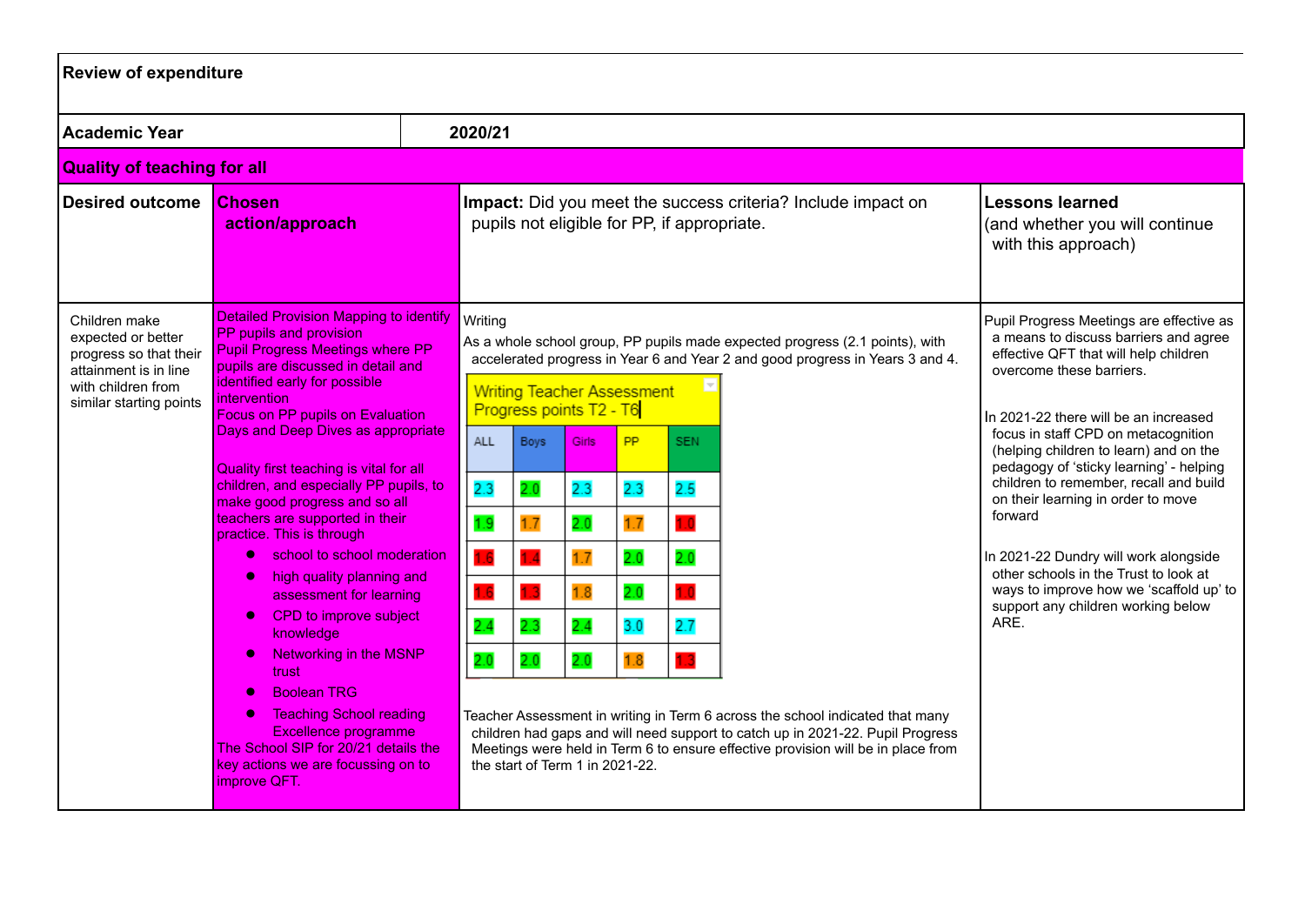| lv<br>Writing: TERM 6<br>% ARE+ in Teacher Assessment |             |              |             |            |  |  |  |  |
|-------------------------------------------------------|-------------|--------------|-------------|------------|--|--|--|--|
| <b>ALL</b>                                            | <b>Boys</b> | <b>Girls</b> | <b>PP</b>   | <b>SEN</b> |  |  |  |  |
| 63%<br>(8)                                            | 50%         | 67%          | 33%<br>(3)  | 0%         |  |  |  |  |
| 47%<br>(15)                                           | 29%         | 63%          | 33%<br>(3)  | 0%         |  |  |  |  |
| 50%<br>(14)                                           | 57%         | 43%          | 100%<br>(1) | 33%        |  |  |  |  |
| 43%<br>(14)                                           | 25%         | 50%          | 50%<br>(2)  | 0%         |  |  |  |  |
| 53%<br>(15)                                           | 50%         | 56%          | 100%<br>(1) | 0%         |  |  |  |  |
| 62%<br>(13)                                           | 40%         | 75%          | 75%<br>(3)  | 33%        |  |  |  |  |

## Reading

As a whole school group, PP pupils made expected progress (2.0 points), with accelerated progress in Year 6 and good progress in Years 2 and 4.

| <b>Reading Teacher Assessment</b><br>Progress points T2 - T6 |      |       |     |            |  |  |
|--------------------------------------------------------------|------|-------|-----|------------|--|--|
| <b>ALL</b>                                                   | Boys | Girls | PP  | <b>SEN</b> |  |  |
| 2.5                                                          | 2.5  | 2.5   | 3.3 | 4.0        |  |  |
| 1.7                                                          | 1.6  | 1.8   | 1.7 | 0.0        |  |  |
| 2.1                                                          | 2.0  | 2.1   | 2.0 | 1.7        |  |  |
| 1.9                                                          | 2.0  | 1.8   | 1.5 | 2.0        |  |  |
| 1.9                                                          | 1.8  | 1.9   | 2.3 | $_{2.0}$   |  |  |
| 1.5                                                          | 1.6  | 1.5   | 1.3 | 1.7        |  |  |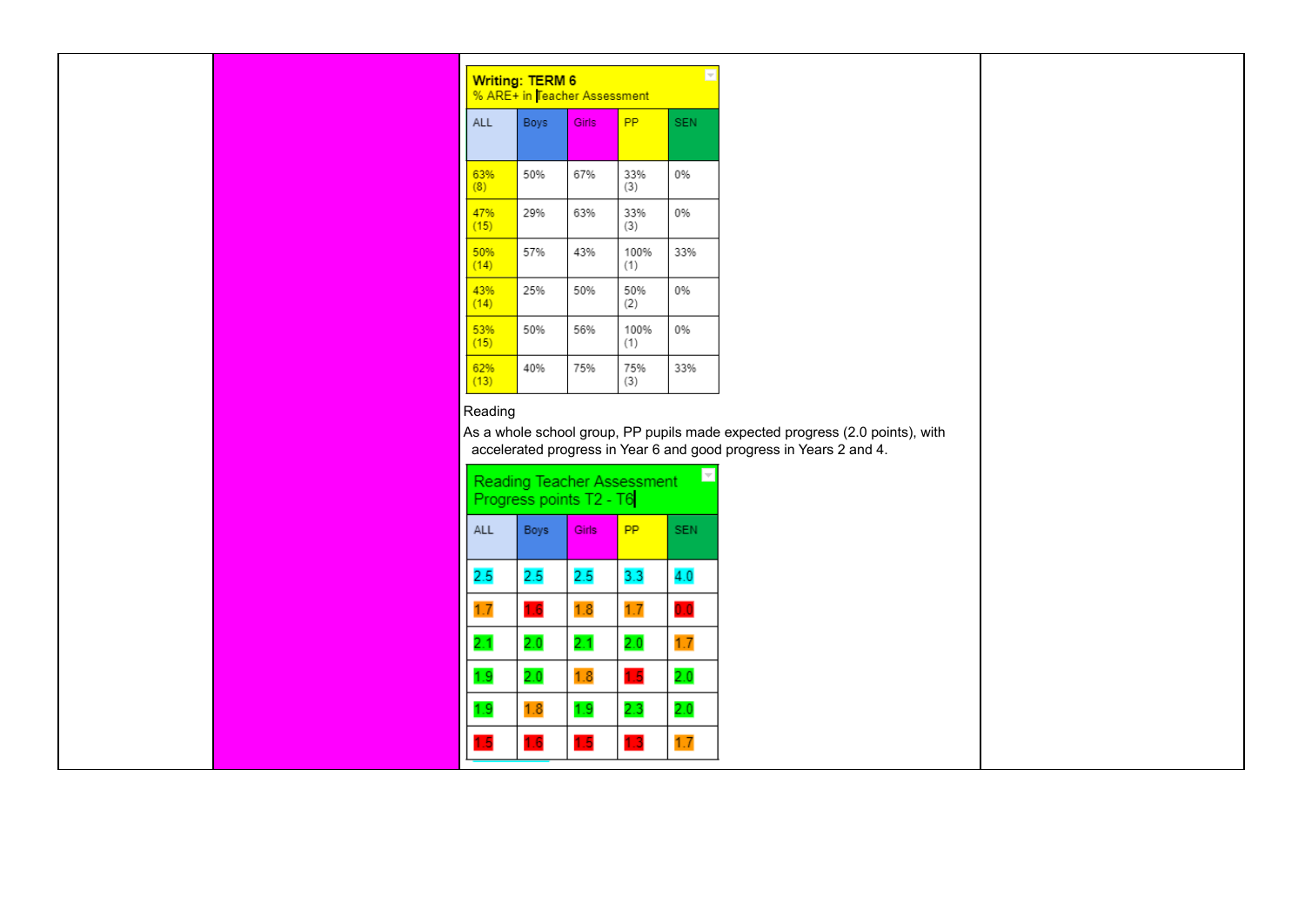|       | Reading: TERM 6 | 5 ARE+ in Teacher Assessment                                                                                                                                                                                                                                                           |           |            |
|-------|-----------------|----------------------------------------------------------------------------------------------------------------------------------------------------------------------------------------------------------------------------------------------------------------------------------------|-----------|------------|
| ALL   | <b>Boys</b>     | Girls                                                                                                                                                                                                                                                                                  | <b>PP</b> | <b>SEN</b> |
| 100%  | 100%            | 100%                                                                                                                                                                                                                                                                                   | 100%      | 100%       |
| 53%   | 43%             | 63%                                                                                                                                                                                                                                                                                    | 67%       | 0%         |
| 86%   | 71%             | 100%                                                                                                                                                                                                                                                                                   | 100%      | 33%        |
| 57%   | 25%             | 70%                                                                                                                                                                                                                                                                                    | 50%       | 0%         |
| 47%   | 50%             | 44%                                                                                                                                                                                                                                                                                    | 100%      | 0%         |
| 54%   | 40%             | 63%                                                                                                                                                                                                                                                                                    | 50%       | 67%        |
|       |                 | Teacher Assessment in reading in Term 6 across the school indicated that many<br>children had gaps and will need support to catch up in 2021-22. Pupil Progress<br>Meetings were held in Term 6 to ensure effective provision will be in place from<br>the start of Term 1 in 2021-22. |           |            |
| Maths |                 | As a whole school group, PP pupils made slightly below expected progress (1.9<br>points), with good progress in Years 2, 4, 5 and 6.                                                                                                                                                   |           |            |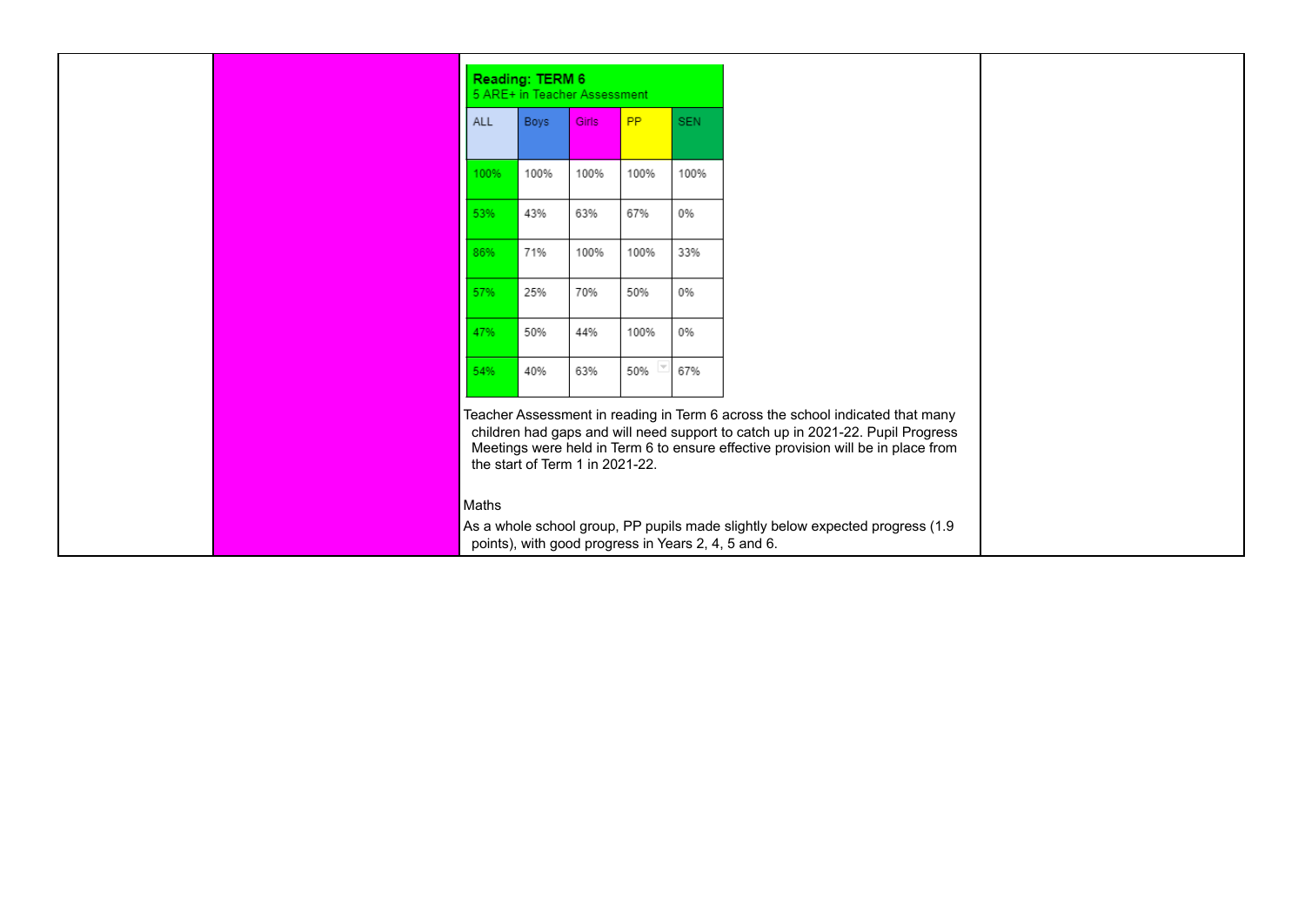| $\overline{\phantom{a}}$<br>Maths Teacher Assessment<br>Progress points T2 - T6 |             |       |     |            |  |  |
|---------------------------------------------------------------------------------|-------------|-------|-----|------------|--|--|
| <b>ALL</b>                                                                      | <b>Boys</b> | Girls | PP  | <b>SEN</b> |  |  |
| 2.1                                                                             | 2.0         | 2,2   | 2.0 | 2.0        |  |  |
| 2.0                                                                             | 2.0         | 2.0   | 2.0 | 2.0        |  |  |
| 1.8                                                                             | 1.9         | 1.7   | 2.0 | 1.7        |  |  |
| 2.1                                                                             | 2.5         | 2.0   | 1.5 | 2.5        |  |  |
| 2.8                                                                             | 2.8         | 2.8   | 2.0 | 4.3        |  |  |
| 16                                                                              | 1.4         | 1.8   | 1.8 | 1.3        |  |  |

Teacher Assessment in maths in Term 6 across the school indicated that many children had gaps and will need support to catch up in 2021-22. Pupil Progress Meetings were held in Term 6 to ensure effective provision will be in place from the start of Term 1 in 2021-22.

| H<br>Maths: TERM 6<br>% ARE+ in Teacher Assessment |             |       |      |            |  |  |
|----------------------------------------------------|-------------|-------|------|------------|--|--|
| <b>ALL</b>                                         | <b>Boys</b> | Girls | PP   | <b>SEN</b> |  |  |
| 63%                                                | 50%         | 67%   | 67%  | 50%        |  |  |
| 67%                                                | 57%         | 75%   | 33%  | 0%         |  |  |
| 50%                                                | 71%         | 29%   | 100% | 33%        |  |  |
| 71%                                                | 100%        | 60%   | 50%  | 100%       |  |  |
| 53%                                                | 67%         | 44%   | 100% | 0%         |  |  |
| 54%                                                | 20%         | 75%   | 75%  | 33%        |  |  |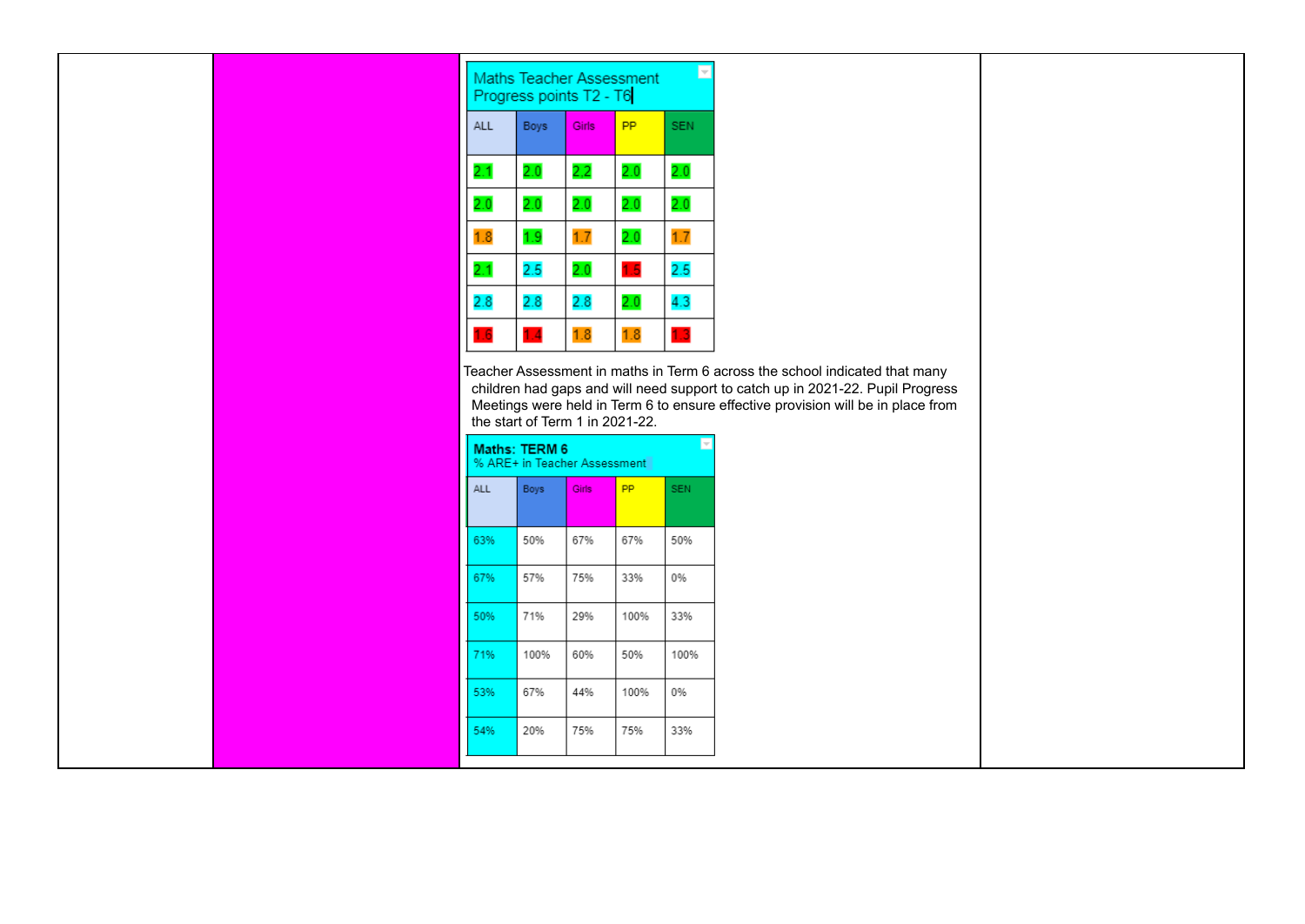| Attainment in the                                                                                                                                                                             | <b>Quality first teaching of early English</b>                                                                                                                                                                                                                                                                                                                                                                                                                                               | Both PP pupils in EYFS achieved GLD                                                                               |                               |                                                                                                                                                                                                                                                                                                                                                               |                                |      |  | Continue with rigorous approach to                                                                                                                                                                                                                         |
|-----------------------------------------------------------------------------------------------------------------------------------------------------------------------------------------------|----------------------------------------------------------------------------------------------------------------------------------------------------------------------------------------------------------------------------------------------------------------------------------------------------------------------------------------------------------------------------------------------------------------------------------------------------------------------------------------------|-------------------------------------------------------------------------------------------------------------------|-------------------------------|---------------------------------------------------------------------------------------------------------------------------------------------------------------------------------------------------------------------------------------------------------------------------------------------------------------------------------------------------------------|--------------------------------|------|--|------------------------------------------------------------------------------------------------------------------------------------------------------------------------------------------------------------------------------------------------------------|
| Early Years and the<br><b>Phonics Screening</b><br>Test is close to or<br>better than national<br>levels                                                                                      | skills through renewed,<br>research-based approaches to<br><u>I</u> teaching<br><b>Write Stuff for Writing</b><br>$\bullet$<br><b>Fantastic Foundations for EY</b><br>speaking and listening<br>Whole school systematic<br>$\bullet$<br>approach to phonics<br><b>Effective feedback and use of quality</b><br>AfL, including low stakes recall<br>strategies and a revised Feedback<br>and Marking Policy<br><b>Engagement with the Teaching</b><br><b>School's Expert Reading Leader's</b> | Reception<br>Number in cohort<br>% making GLD<br>Year 1 Phonics Screening check:<br>Nov 2020 (took PSC as Year 2) | Whole Cohort<br>$14\,$<br>79% | Boys<br>60%<br>80% of cohort passed, 100% PP (1) passed<br>Last year's Year 1 cohort will take their PSC in November 2021                                                                                                                                                                                                                                     | Girls<br>$\mathfrak{g}$<br>89% | 100% |  | teaching phonics in EYFS, Y1 and Y2<br>Work alongside parents now covid<br>restrictions have passed with in-school<br>phonics demonstrations and<br>information meetings<br>Additional adult to the EYFS team to<br>enable more frequent targeted teaching |
| PP pupils are in<br>school every day and<br>on time ready to learn                                                                                                                            | course will support this<br>Tracking of attendance by group<br>Newsletters to highlight whole school<br>and class attendance<br><b>Engagement with EWO through</b><br><b>MSNP</b><br><b>Support with accessing Breakfast</b><br>Club                                                                                                                                                                                                                                                         |                                                                                                                   |                               | PP Attendance 2020-21 was on average 96.4%                                                                                                                                                                                                                                                                                                                    |                                |      |  | Support and closely monitor those<br>individual PP pupils who have<br>attendance below 96%                                                                                                                                                                 |
| Pupil Premium<br>children feel excited<br>about learning and<br>are keen to complete<br>homework and strong<br>home school<br>relationships are<br>embedded. Children<br>talk with enthusiasm | Jigsaw – a whole school approach to<br>teaching PSHE (personal, social and<br>health education)<br>Additional PSHE workshops focused<br>on e-safety, NSPCC, bullying, class<br>charters etc throughout the year                                                                                                                                                                                                                                                                              | strengthened.<br>their best.                                                                                      |                               | Return to school wellbeing survey indicated that 100% of respondents were<br>happy and excited to be back at school.<br>Incidents of poor behaviour after lockdown were low and teachers reported that<br>through home-learning their working relationships with parents had<br>Children were observed in learning walks to be attentive and determined to do |                                |      |  | Next steps: Make more effective use of<br>Pupil Premium Champion time -<br>opportunities for 1:1 mentoring<br>throughout the year and parental<br>engagement meetings for PP families                                                                      |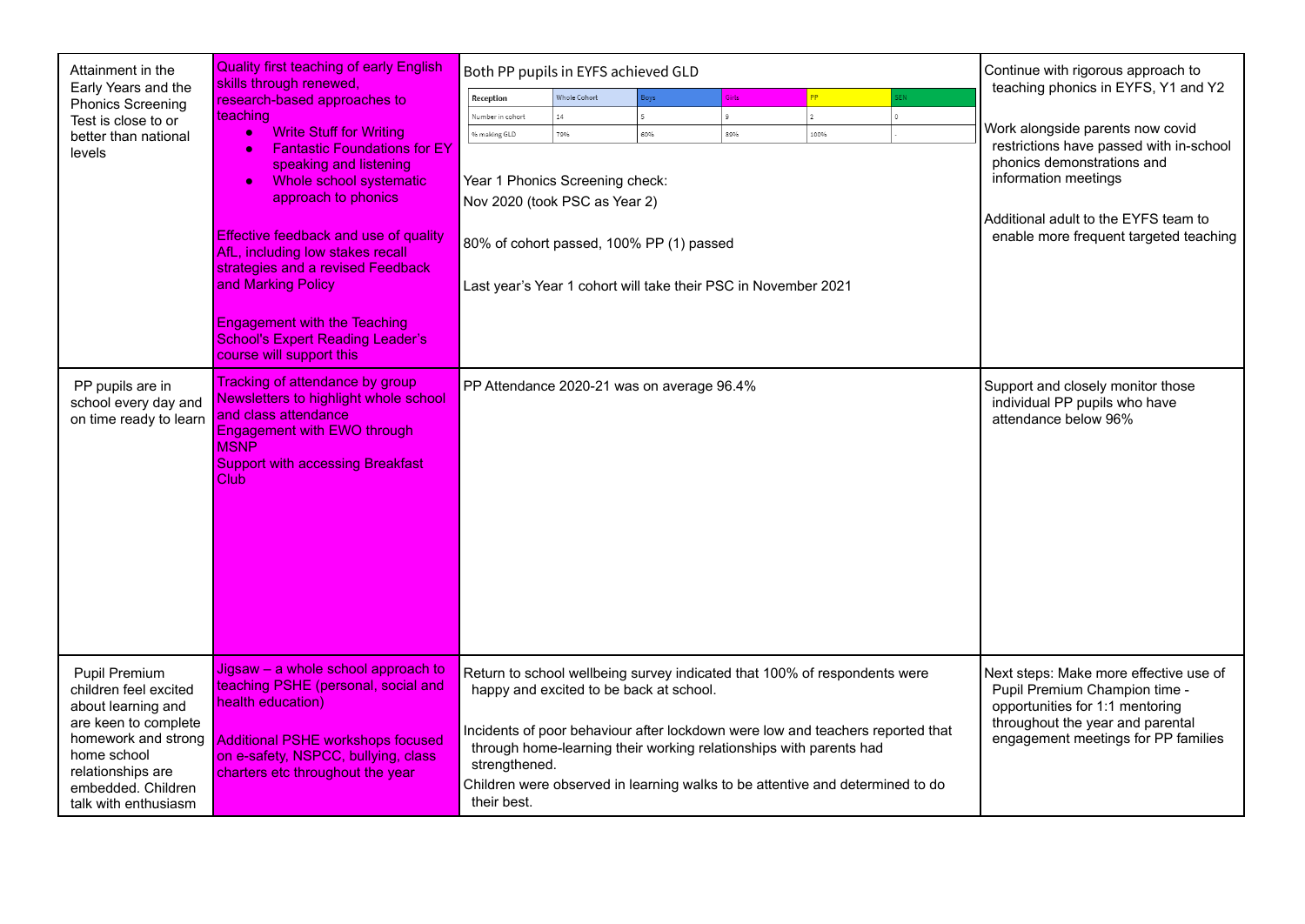| about their future.<br>Pupils develop a<br>resilient and<br>determined attitude<br>towards learning. | <b>Pupil Premium Champion time -</b><br>opportunities for 1:1 mentoring<br>throughout the year                       |                                                                                                             |             |                               |                                                                                                                                                           |  |
|------------------------------------------------------------------------------------------------------|----------------------------------------------------------------------------------------------------------------------|-------------------------------------------------------------------------------------------------------------|-------------|-------------------------------|-----------------------------------------------------------------------------------------------------------------------------------------------------------|--|
| <b>Targeted Support</b>                                                                              |                                                                                                                      |                                                                                                             |             |                               |                                                                                                                                                           |  |
| <b>Desired outcome</b>                                                                               | <b>Chosen</b><br>action/approach                                                                                     | Impact: Did you meet the success criteria? Include impact on<br>pupils not eligible for PP, if appropriate. |             |                               | <b>Lessons learned</b><br>(and whether you will continue<br>with this approach)                                                                           |  |
| Children make<br>expected or better<br>progress so that their<br>attainment is in line               | Targeted interventions:<br><b>Precision Teaching</b>                                                                 | See data above.<br>Plus:                                                                                    |             |                               | Introduce Edukey Provision Mapping to<br>better support teachers and assistants<br>with the tracking of progress of<br>individual pupils / interventions. |  |
| with children from<br>similar starting points                                                        | 1:1 extra reading with class<br>G<br>teacher 3x weekly                                                               |                                                                                                             | Class/Group | Average progress in<br>months | Number of accelerated<br>months progress                                                                                                                  |  |
| Attainment in the                                                                                    | Phonics catch-up/keep-up<br>$\bullet$<br>groups with well-qualified                                                  | Years 3-6 combined                                                                                          | $+14$       | $+5$                          |                                                                                                                                                           |  |
| Early Years and the                                                                                  | individual                                                                                                           | Year 3 (Sycamore)                                                                                           | $+15$       | $+6$                          |                                                                                                                                                           |  |
| <b>Phonics Screening</b><br>Test is close to or                                                      | PP pupils receive daily<br>$\bullet$<br>feedback in lessons                                                          | Year 4 (Sycamore)                                                                                           | $+10$       | $+1$                          |                                                                                                                                                           |  |
| better than national<br>levels                                                                       | Regular pupil conferencing<br>$\bullet$                                                                              | Year 5 (Oak)                                                                                                | $+16$       | $+7$                          |                                                                                                                                                           |  |
|                                                                                                      | Whole class provision maps<br>$\bullet$<br>that detail all catch-up,                                                 | Year 6 (Oak)                                                                                                | $+13$       | $+4$                          |                                                                                                                                                           |  |
|                                                                                                      | keep-up, pre-teaching and                                                                                            | <b>SEN children</b>                                                                                         | $+11$       | $+2$                          |                                                                                                                                                           |  |
|                                                                                                      | post-teaching for any child in<br>danger of not reaching their                                                       | <b>PP</b> children                                                                                          | $+18$       | $+9$                          |                                                                                                                                                           |  |
|                                                                                                      | potential target                                                                                                     | <b>Boys</b>                                                                                                 | $+14$       | $+5$                          |                                                                                                                                                           |  |
|                                                                                                      | <b>Talk Boost</b><br>$\bullet$<br>Close monitoring of                                                                | Girls                                                                                                       | $+14$       | $+5$                          |                                                                                                                                                           |  |
|                                                                                                      | interventions to ensure<br>pupils are accelerating.                                                                  | Accelerated Reader Progress by group shows PP pupils made significantly<br>accelerated progress:            |             |                               |                                                                                                                                                           |  |
|                                                                                                      | In addition, any PP pupil who is also<br>in SEN register will receive targeted<br>SEN interventions and teachers are |                                                                                                             |             |                               |                                                                                                                                                           |  |